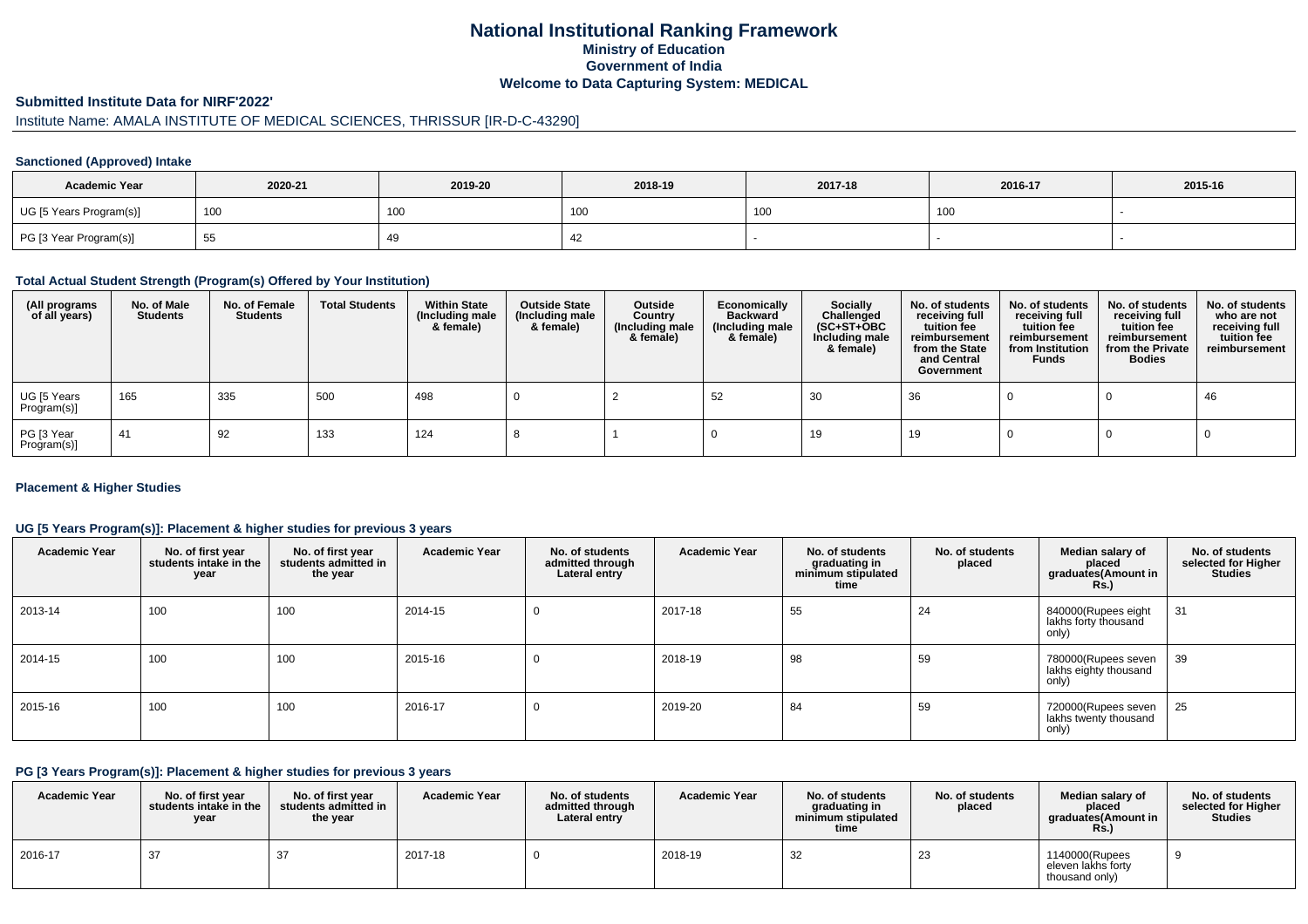| 2017-18 | -34 | 34           | 2018-19 | 2019-20 | ےر | 1080000(Rupees ten<br>  lakh eighty thousand<br>only)    |  |
|---------|-----|--------------|---------|---------|----|----------------------------------------------------------|--|
| 2018-19 | 44  | $\sim$<br>აჟ | 2019-20 | 2020-21 | O. | 1020000(Rupees ten<br>lakhs and twenty<br>thousand only) |  |

### **Ph.D Student Details(Including Integrated Ph.D/MD/MS/DNB)**

| Ph.D (Student pursuing doctoral program till 2020-21 Students admitted in the academic year 2020-21 should not be entered here.) |                                                                                                                                  |                                                                 |         |  |  |
|----------------------------------------------------------------------------------------------------------------------------------|----------------------------------------------------------------------------------------------------------------------------------|-----------------------------------------------------------------|---------|--|--|
|                                                                                                                                  |                                                                                                                                  | <b>Total Students</b>                                           |         |  |  |
| Full Time                                                                                                                        |                                                                                                                                  | 0                                                               |         |  |  |
| Part Time                                                                                                                        |                                                                                                                                  | 0                                                               |         |  |  |
|                                                                                                                                  |                                                                                                                                  | No. of Ph.D students graduated (including Integrated Ph.D)      |         |  |  |
|                                                                                                                                  | 2020-21                                                                                                                          | 2019-20                                                         | 2018-19 |  |  |
| Full Time                                                                                                                        | 0                                                                                                                                | 0                                                               |         |  |  |
| Part Time                                                                                                                        | 0                                                                                                                                | 0                                                               |         |  |  |
|                                                                                                                                  |                                                                                                                                  | No. of students Graduating in Super Speciality program (DM/MCH) |         |  |  |
| 2020-21                                                                                                                          | 2019-20                                                                                                                          |                                                                 | 2018-19 |  |  |
| 2                                                                                                                                |                                                                                                                                  | 3                                                               |         |  |  |
|                                                                                                                                  | PG (Student pursuing MD/MS/DNB program till 2020-21 Students admitted in the academic year 2021 - 22 should not be entered here) |                                                                 |         |  |  |
| 124<br>Number of students pursuing PG (MD/MS/DNB) program                                                                        |                                                                                                                                  |                                                                 |         |  |  |
| No. of students Graduating in PG (MD/MS/DNB) program                                                                             |                                                                                                                                  |                                                                 |         |  |  |
| 2020-21                                                                                                                          | 2019-20<br>2018-19                                                                                                               |                                                                 |         |  |  |
| 38                                                                                                                               | 35                                                                                                                               | 37                                                              |         |  |  |

# **Financial Resources: Utilised Amount for the Capital expenditure for previous 3 years**

| <b>Academic Year</b>                                                                                 | 2020-21                                                      | 2019-20                                                   | 2018-19                                                       |  |  |  |
|------------------------------------------------------------------------------------------------------|--------------------------------------------------------------|-----------------------------------------------------------|---------------------------------------------------------------|--|--|--|
|                                                                                                      | <b>Utilised Amount</b>                                       | <b>Utilised Amount</b>                                    | <b>Utilised Amount</b>                                        |  |  |  |
| Annual Capital Expenditure on Academic Activities and Resources (excluding expenditure on buildings) |                                                              |                                                           |                                                               |  |  |  |
| Library                                                                                              | 10583817 (Rupees one crore five lakhs eighty three thousand  | 9972322 (Rupees ninety nine lakhs seventy two thousand    | 10659908 (Rupees one crore six lakhs fifty nine thousand nine |  |  |  |
|                                                                                                      | eight hundred and seventeen only)                            | three hundred and twenty two only)                        | hundred and eight only)                                       |  |  |  |
| New Equipment for Laboratories                                                                       | 3948366 (Rupees thirty nine lakhs forty eight thousand three | 1240727 (Rupees twelve lakhs forty thousand seven hundred | 3166468 (Rupees thirty one lakhs sixty six thousand four      |  |  |  |
|                                                                                                      | hundred and sixty six only)                                  | ans twenty seven only)                                    | hundred and sixty eight only)                                 |  |  |  |
| Other expenditure on creation of Capital Assets (excluding                                           | 1323187 (Rupees thirteen lakhs twenty three thousand one     | 1249579 (Rupees twelve lakhs forty nine thousand five     | 15400297 (Rupees one crore forty lakhs two hundred and        |  |  |  |
| expenditure on Land and Building)                                                                    | hundred and eighty seven only)                               | hundred and seventy nine only)                            | ninety seven only)                                            |  |  |  |

# **Financial Resources: Utilised Amount for the Operational expenditure for previous 3 years**

| <b>Academic Year</b> |                        |                        |                        |
|----------------------|------------------------|------------------------|------------------------|
|                      | 2020-21                | 2019-20                | 2018-19                |
|                      | <b>Utilised Amount</b> | <b>Utilised Amount</b> | <b>Utilised Amount</b> |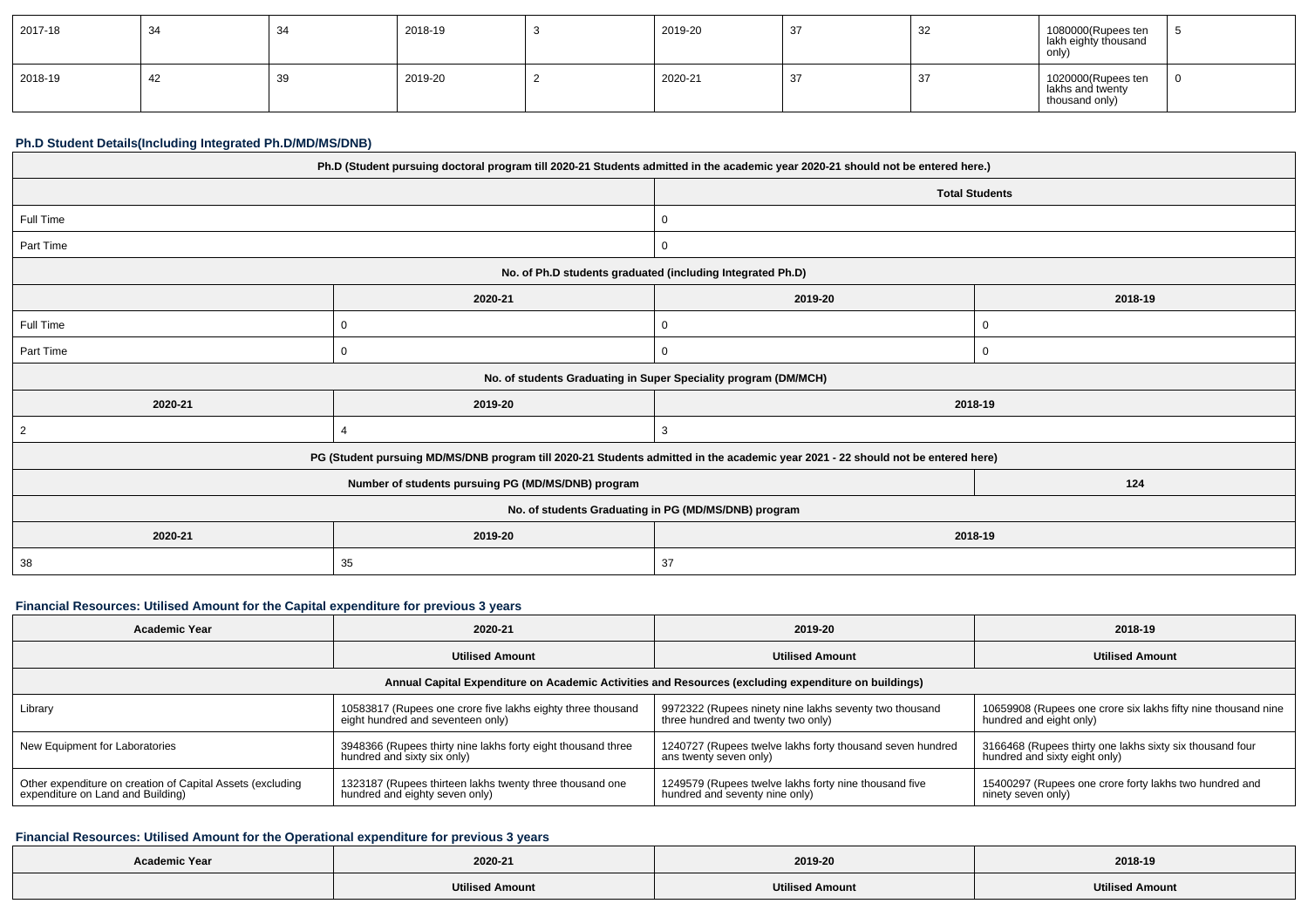| <b>Annual Operational Expenditure</b>                                                                                                                                                           |                                                                                                         |                                                                                                       |                                                                                                                |  |  |
|-------------------------------------------------------------------------------------------------------------------------------------------------------------------------------------------------|---------------------------------------------------------------------------------------------------------|-------------------------------------------------------------------------------------------------------|----------------------------------------------------------------------------------------------------------------|--|--|
| Salaries (Teaching and Non Teaching staff)                                                                                                                                                      | 284571114 (Rupees twenty eight crore forty five lakhs seventy                                           | 323954206 (Rupees thirty two crore thirty nine lakhs fifty four                                       | 309401375 (Rupees thirty crore ninety four lakhs one thousand                                                  |  |  |
|                                                                                                                                                                                                 | one thousand one hundred and fourteen only)                                                             | thousand two hundred and six only)                                                                    | three hundred and seventy five only)                                                                           |  |  |
| Maintenance of Academic Infrastructure or consumables and<br>other running expenditures (excluding maintenance of hostels<br>and allied services, rent of the building, depreciation cost, etc) | 141176284 (Rupees fourteen crore eleven lakhs seventy six<br>thousand two hundred and eighty four only) | 184361212 (Rupees eighteen crore forty three lakhs sixty one<br>thousand two hundred and twelve only) | 176735557 (Rupees seventeen crore sixty seven lakhs thirty<br>five thousand five hundred and fifty seven only) |  |  |
| Seminars/Conferences/Workshops                                                                                                                                                                  | 465219 (Rupees four lakhs sixty five thousand two hundred                                               | 1359928 (Rupees thirteen lakhs fifty nine thousand nine                                               | 334265 (Rupees three lakhs thirty four thousand two hundred                                                    |  |  |
|                                                                                                                                                                                                 | and nineteen only)                                                                                      | hundred twenty eight only)                                                                            | and sixty five)                                                                                                |  |  |

**IPR**

| Calendar year            | 2020 | 2019 | 2018 |
|--------------------------|------|------|------|
| No. of Patents Published |      |      |      |
| No. of Patents Granted   |      |      |      |

### **Sponsored Research Details**

| <b>Financial Year</b>                    | 2020-21                                               | 2019-20 | 2018-19 |
|------------------------------------------|-------------------------------------------------------|---------|---------|
| Total no. of Sponsored Projects          |                                                       |         |         |
| Total no. of Funding Agencies            |                                                       |         |         |
| Total Amount Received (Amount in Rupees) | 4547000                                               |         |         |
| Amount Received in Words                 | Rupees forty five lakhs and forty seven thousand only | Zero    | Zero    |

## **OPD Attendance & Bed Occupancy**

| 1. Average OPD attendance in the calendar year 2020. | 1028 |
|------------------------------------------------------|------|
| 2. Average Bed Occupancy in the calendar year 2020.  |      |
| a. Number of beds in the hospital.                   | 1084 |
| b. Average occupancy per day.                        | 305  |

## **PCS Facilities: Facilities of physically challenged students**

| 1. Do your institution buildings have Lifts/Ramps?                                                                                                         | Yes, more than 80% of the buildings |
|------------------------------------------------------------------------------------------------------------------------------------------------------------|-------------------------------------|
| 2. Do your institution have provision for walking aids, including wheelchairs and transportation from one building to another for<br>handicapped students? | Yes                                 |
| 3. Do your institution buildings have specially designed toilets for handicapped students?                                                                 | Yes, more than 40% of the buildings |

## **Faculty Details**

| Srno | Name                | Age | Designation         | Gender | Qualification | <b>Experience (In</b><br><b>Months)</b> | <b>Currently working</b><br>with institution? | <b>Joining Date</b> | <b>Leaving Date</b> | <b>Association type</b> |
|------|---------------------|-----|---------------------|--------|---------------|-----------------------------------------|-----------------------------------------------|---------------------|---------------------|-------------------------|
|      | <b>JOHN FRANCIS</b> | 55  | Professor           | Male   | M.D           | 206                                     | Yes                                           | 02-04-2007          | $- -$               | Regular                 |
|      | PAUL O RAPHAEL      | 54  | Professor           | Male   | M.D           | 202                                     | Yes                                           | 18-07-2011          | $- -$               | Regular                 |
|      | LINI CHACKO         | 45  | Associate Professor | Female | M.D           | 212                                     | Yes                                           | 01-02-2007          | $- -$               | Regular                 |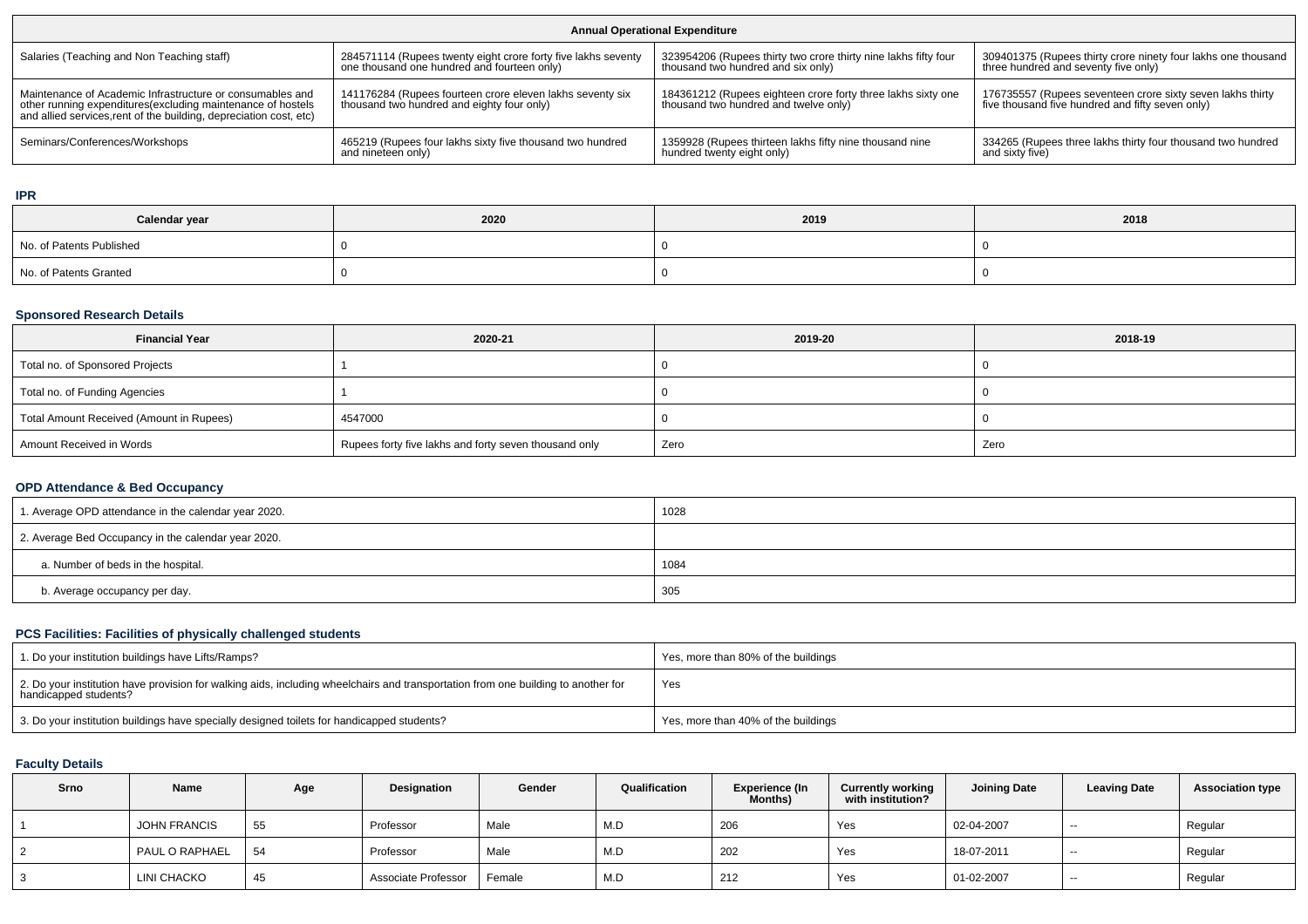| $\overline{4}$  | RAJAGOPAL P                                        | 43 | Associate Professor        | Male   | M.D              | 213 | Yes | 01-08-2007 | $\sim$                   | Regular |
|-----------------|----------------------------------------------------|----|----------------------------|--------|------------------|-----|-----|------------|--------------------------|---------|
| $5\overline{5}$ | JOE JOHN<br><b>CHIRAYATH</b>                       | 50 | Associate Professor        | Female | M.D              | 268 | Yes | 08-07-2013 | --                       | Regular |
| 6               | MITHUN RAJU P                                      | 40 | <b>Assistant Professor</b> | Male   | M.D              | 195 | Yes | 11-07-2011 | $\sim$                   | Regular |
| $\overline{7}$  | <b>BINU PUTHUR</b><br><b>SIMON</b>                 | 47 | <b>Assistant Professor</b> | Male   | M.D              | 166 | Yes | 14-03-2014 | ⊷.                       | Regular |
| 8               | <b>DERLIN THOMAS</b>                               | 35 | <b>Assistant Professor</b> | Female | M.D              | 90  | Yes | 04-04-2018 | ⊷.                       | Regular |
| 9               | <b>JOHN VARGHESE</b><br><b>THOPPIL</b>             | 38 | Reader                     | Male   | M.D              | 190 | Yes | 15-07-2014 | --                       | Regular |
| 10              | <b>JOHNY THOMAS</b>                                | 51 | Reader                     | Male   | DA               | 288 | Yes | 02-02-2004 | $\overline{\phantom{a}}$ | Regular |
| 11              | <b>EMY AMBOOKEN</b>                                | 34 | Reader                     | Female | M.D              | 61  | Yes | 01-01-2018 | -−                       | Regular |
| 12              | JULIE P BABY                                       | 40 | Reader                     | Female | DA               | 49  | Yes | 17-09-2019 | ⊷.                       | Regular |
| 13              | S RAMARAJ                                          | 66 | Professor                  | Male   | M.D              | 421 | Yes | 07-01-2004 | $\sim$                   | Regular |
| 14              | <b>KALYANI PILLAI</b>                              | 55 | Professor                  | Female | M.D              | 289 | Yes | 01-07-1997 | $\sim$                   | Regular |
| 15              | SREENIVASAN V K                                    | 57 | Professor                  | Male   | M.D              | 223 | Yes | 15-03-2007 | ⊷.                       | Regular |
| 16              | APARNA GULVADI                                     | 54 | Associate Professor        | Female | M.D              | 235 | Yes | 05-04-2007 | $\overline{\phantom{a}}$ | Regular |
| 17              | <b>MENON NARAYAN</b><br>KUTTY<br><b>SUNILKUMAR</b> | 50 | Associate Professor        | Male   | <b>DNB</b>       | 258 | Yes | 06-06-2005 |                          | Regular |
| 18              | <b>RIYA LUKOSE</b>                                 | 42 | <b>Assistant Professor</b> | Female | <b>DCH</b>       | 157 | Yes | 01-03-2010 | $\overline{\phantom{a}}$ | Regular |
| 19              | <b>JESSIE JOSE</b>                                 | 44 | <b>Assistant Professor</b> | Female | M.D              | 186 | Yes | 19-03-2012 | --                       | Regular |
| 20              | SHIJI JOSEPH                                       | 41 | <b>Assistant Professor</b> | Female | M.D              | 147 | Yes | 19-09-2012 | $\sim$                   | Regular |
| 21              | SINTA MARY JOSE                                    | 34 | Reader                     | Female | M.D              | 49  | Yes | 24-09-2018 | ⊷.                       | Regular |
| 22              | THARUN C<br>VARGHESE                               | 33 | Reader                     | Male   | M.D              | 87  | Yes | 25-06-2019 | −−                       | Regular |
| 23              | <b>KRISHNA KUMAR</b><br><b>MARAR</b>               | 68 | Professor                  | Male   | M.S              | 488 | Yes | 02-06-2012 | --                       | Regular |
| 24              | P K MOHANAN                                        | 68 | Professor                  | Male   | M.S              | 476 | Yes | 01-08-2008 | $\sim$                   | Regular |
| 25              | <b>MOHANAN P K</b>                                 | 64 | Professor                  | Male   | M.Ch(Chirurgiae) | 393 | Yes | 14-11-2016 | $\sim$                   | Regular |
| 26              | <b>PRASAD PAUL</b>                                 | 39 | Associate Professor        | Male   | M.S              | 148 | Yes | 01-08-2018 | $\overline{\phantom{a}}$ | Regular |
| 27              | LINTO JOHN                                         | 43 | Associate Professor        | Male   | ${\sf M.S}$      | 79  | Yes | 20-05-2019 |                          | Regular |
| 28              | <b>BABUMR</b>                                      | 56 | <b>Assistant Professor</b> | Male   | M.S              | 145 | Yes | 05-11-2010 | $\overline{\phantom{a}}$ | Regular |
| 29              | VARGHESE<br><b>JOSEPH</b>                          | 67 | <b>Assistant Professor</b> | Male   | M.S              | 163 | Yes | 15-05-2012 | $\sim$                   | Regular |
| 30              | K K RAJKUMAR                                       | 57 | <b>Assistant Professor</b> | Male   | M.S              | 93  | Yes | 17-04-2015 | $\sim$                   | Regular |
| 31              | ARUN K V                                           | 36 | <b>Assistant Professor</b> | Male   | M.S              | 148 | Yes | 02-06-2014 | $\overline{\phantom{a}}$ | Regular |
| 32              | RAJESH ANTO                                        | 47 | <b>Assistant Professor</b> | Male   | M.S              | 121 | Yes | 01-11-2016 | Щ,                       | Regular |
| 33              | <b>MOHAMED</b><br><b>RIZWANT</b>                   | 33 | Reader                     | Male   | M.S              | 51  | Yes | 08-08-2018 | −−                       | Regular |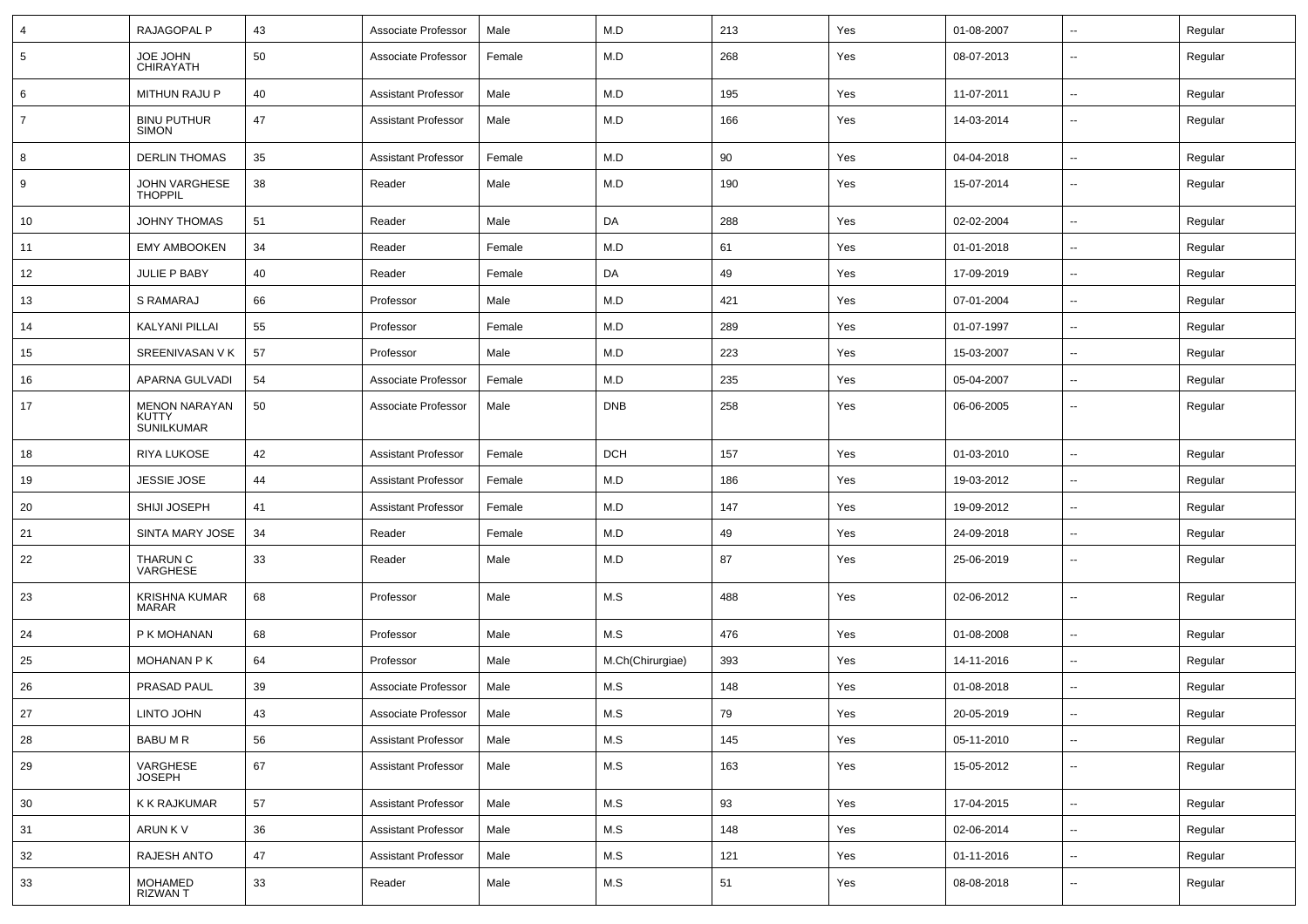| 34 | MUKESH V M                         | 34 | <b>Assistant Professor</b> | Male   | M.S         | 49  | Yes | 26-11-2018 | $\sim$                   | Regular |
|----|------------------------------------|----|----------------------------|--------|-------------|-----|-----|------------|--------------------------|---------|
| 35 | <b>MEBU JOSEPH</b>                 | 34 | Other                      | Male   | M.S         | 74  | Yes | 17-09-2018 | $\overline{\phantom{a}}$ | Regular |
| 36 | ROBERT P<br><b>AMBOOKEN</b>        | 51 | Professor                  | Male   | M.D         | 269 | Yes | 29-09-2005 | $\overline{\phantom{a}}$ | Regular |
| 37 | <b>BINOJ VARGHESE</b>              | 43 | Associate Professor        | Male   | <b>DMRD</b> | 214 | Yes | 17-09-2009 | $\sim$                   | Regular |
| 38 | VARUN NARAYAN                      | 36 | <b>Assistant Professor</b> | Male   | M.D         | 124 | Yes | 01-08-2017 | $\overline{\phantom{a}}$ | Regular |
| 39 | <b>JAKE SEBASTIAN</b>              | 41 | Other                      | Male   | <b>DMRD</b> | 132 | Yes | 04-08-2016 | $\overline{\phantom{a}}$ | Regular |
| 40 | JIJOE JOHN<br>VITHAYATHIL          | 40 | Other                      | Male   | <b>DMRD</b> | 162 | Yes | 22-02-2017 | $\overline{\phantom{a}}$ | Regular |
| 41 | TONY JOSEPH K                      | 35 | Other                      | Male   | M.D         | 85  | Yes | 01-07-2017 | $\overline{\phantom{a}}$ | Regular |
| 42 | <b>JOMON RAPHAEL</b>               | 46 | Professor                  | Male   | M.D         | 212 | Yes | 20-02-2012 | $\sim$                   | Regular |
| 43 | P C SUDHEERAN                      | 68 | Professor                  | Male   | M.D         | 194 | Yes | 01-03-2019 | $\sim$                   | Regular |
| 44 | <b>MATHEW</b><br><b>VARGHESE K</b> | 45 | <b>Assistant Professor</b> | Male   | M.D         | 143 | Yes | 01-07-2013 | $\overline{\phantom{a}}$ | Regular |
| 45 | <b>FEBIN ANTONY</b>                | 31 | <b>Assistant Professor</b> | Male   | M.D         | 76  | Yes | 23-07-2019 | $\sim$                   | Regular |
| 46 | <b>ABNEY SARA</b><br>ABRAHAM       | 46 | Other                      | Female | M.D         | 130 | Yes | 17-07-2012 | $\sim$                   | Regular |
| 47 | A R VINAYAKUMAR                    | 68 | Professor                  | Male   | M.S         | 432 | Yes | 04-06-2008 | $\overline{\phantom{a}}$ | Regular |
| 48 | ANDREWS C<br><b>JOSEPH</b>         | 52 | Professor                  | Male   | M.S         | 260 | Yes | 15-06-2005 | $\sim$                   | Regular |
| 49 | ARJUN G MENON                      | 40 | Associate Professor        | Male   | M.S         | 183 | Yes | 26-07-2010 | $\sim$                   | Regular |
| 50 | <b>NEVIL VARGHESE</b>              | 37 | <b>Assistant Professor</b> | Male   | M.S         | 160 | Yes | 04-07-2013 | $\overline{\phantom{a}}$ | Regular |
| 51 | <b>SUMAM P</b><br>VAZHAPPILLY      | 39 | <b>Assistant Professor</b> | Female | M.S         | 150 | Yes | 02-05-2014 | $\overline{\phantom{a}}$ | Regular |
| 52 | ANEENA CHACKO                      | 34 | Other                      | Female | M.S         | 74  | Yes | 21-08-2018 | $\overline{\phantom{a}}$ | Regular |
| 53 | <b>CHARLES K</b><br><b>SKARIAH</b> | 69 | Professor                  | Male   | M.S         | 495 | Yes | 01-05-2008 | $\sim$                   | Regular |
| 54 | THRESIKA UVARAJ                    | 67 | Professor                  | Female | M.S         | 479 | Yes | 05-05-2009 | $\sim$                   | Regular |
| 55 | LATHIKA V K                        | 48 | Associate Professor        | Female | M.S         | 220 | Yes | 19-09-2005 | $\overline{\phantom{a}}$ | Regular |
| 56 | JAINY JOSEPH<br><b>EMMATTY</b>     | 39 | Assistant Professor        | Female | M.S         | 70  | Yes | 10-10-2017 | $\overline{\phantom{a}}$ | Regular |
| 57 | SOMY SAJU                          | 53 | Other                      | Female | M.S         | 194 | Yes | 15-03-2010 | $\sim$                   | Regular |
| 58 | SIJI J CHIRAMEL                    | 41 | Professor                  | Male   | <b>MDS</b>  | 184 | Yes | 28-02-2014 | $\sim$                   | Regular |
| 59 | A N C JOHN                         | 49 | Professor                  | Male   | <b>MDS</b>  | 172 | Yes | 15-06-2010 | $\sim$                   | Regular |
| 60 | RAJI C                             | 45 | Other                      | Female | <b>BDS</b>  | 207 | Yes | 12-09-2006 | $\sim$                   | Regular |
| 61 | <b>BEENA PHILIP</b>                | 58 | Other                      | Female | <b>BDS</b>  | 172 | Yes | 01-07-2008 | $\sim$                   | Regular |
| 62 | <b>RENNIS DAVIS</b>                | 47 | Professor                  | Male   | M.D         | 235 | Yes | 01-01-2007 | $\sim$                   | Regular |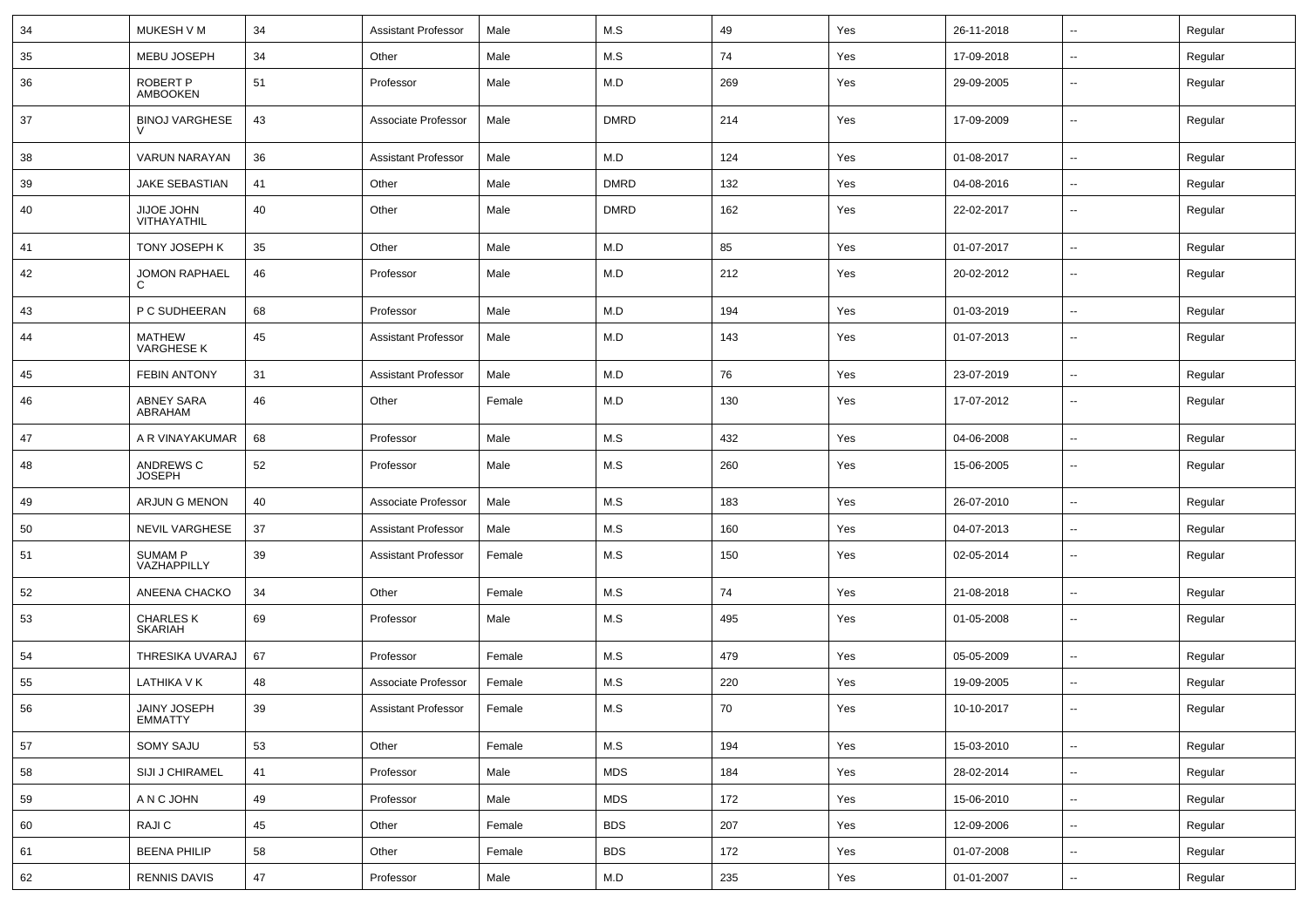| 63 | <b>THOMAS</b><br>VADAKKAN<br><b>DEVASSY</b> | 46     | Associate Professor                                 | Male   | M.D            | 166 | Yes | 01-12-2011 |                          | Regular |
|----|---------------------------------------------|--------|-----------------------------------------------------|--------|----------------|-----|-----|------------|--------------------------|---------|
| 64 | LISHA P V                                   | 39     | <b>Assistant Professor</b>                          | Female | DM             | 156 | Yes | 03-10-2019 | $\sim$                   | Regular |
| 65 | <b>MINI KARIAPPA</b>                        | 56     | Professor                                           | Female | M.D            | 404 | Yes | 21-11-2012 | $\sim$                   | Regular |
| 66 | <b>Bini Markose</b>                         | 45     | <b>Assistant Professor</b>                          | Female | M.Sc (Anatomy) | 269 | Yes | 08-04-2006 | -−                       | Regular |
| 67 | Remith P R                                  | 42     | <b>Assistant Professor</b>                          | Male   | M.Sc (Anatomy) | 214 | Yes | 11-04-2003 | -−                       | Regular |
| 68 | <b>BINDU C B</b>                            | 51     | Professor                                           | Female | M.D            | 244 | Yes | 28-06-2004 | $\overline{\phantom{a}}$ | Regular |
| 69 | <b>LILLY PUSHPAM</b>                        | 63     | Professor                                           | Female | M.D            | 268 | Yes | 01-04-2019 | Ш.                       | Regular |
| 70 | TINJU JAMES                                 | 36     | <b>Assistant Professor</b>                          | Female | M.D            | 111 | Yes | 03-08-2015 | $\sim$                   | Regular |
| 71 | RAKESH L JOHN                               | 35     | <b>Assistant Professor</b>                          | Male   | M.D            | 109 | Yes | 01-11-2016 | $\mathbf{u}$             | Regular |
| 72 | DONIYA JOSON C                              | 35     | Lecturer                                            | Female | M.Sc.          | 138 | Yes | 01-09-2011 | --                       | Regular |
| 73 | <b>JOSE JACOB</b>                           | 64     | Professor                                           | Male   | M.D            | 475 | Yes | 12-05-2003 | $\overline{\phantom{a}}$ | Regular |
| 74 | AJITH T A                                   | 49     | Professor                                           | Male   | Ph.D           | 222 | Yes | 17-06-2003 | $\overline{\phantom{a}}$ | Regular |
| 75 | SINDU P C                                   | 50     | Professor                                           | Female | M.D            | 247 | Yes | 10-01-2005 | Ш.                       | Regular |
| 76 | NIMMY MARIA<br><b>JAMES</b>                 | 34     | <b>Assistant Professor</b>                          | Female | M.D            | 48  | Yes | 16-09-2019 | ⊷.                       | Regular |
| 77 | JAYAKUMAR T J                               | 51     | Professor                                           | Male   | DM             | 253 | Yes | 04-08-2008 | $\sim$                   | Regular |
| 78 | RAJESH<br><b>GOPINATH</b>                   | 51     | Professor                                           | Male   | DM             | 234 | Yes | 01-07-2007 | $\sim$                   | Regular |
| 79 | PADMAJA G NAIR                              | 51     | Professor                                           | Female | M.D            | 266 | Yes | 22-03-2004 | $\sim$                   | Regular |
| 80 | <b>RUPESH GEORGE</b>                        | 46     | Associate Professor                                 | Male   | DM             | 208 | Yes | 06-08-2007 | --                       | Regular |
| 81 | <b>GEOFI GEORGE K</b>                       | 39     | <b>Assistant Professor</b>                          | Male   | DM             | 194 | Yes | 01-10-2012 | --                       | Regular |
| 82 | V K PRATHIBHA                               | 36     | Associate Professor                                 | Female | M.D            | 109 | Yes | 01-06-2018 | $\overline{\phantom{a}}$ | Regular |
| 83 | <b>DAVIS PAUL</b>                           | 64     | Professor                                           | Male   | M.D            | 387 | Yes | 10-05-2017 | Ш.                       | Regular |
| 84 | P VINOD KUMAR                               | 49     | Lecturer                                            | Male   | M.Sc.          | 277 | Yes | 10-03-2004 | $\sim$                   | Regular |
| 85 | <b>KRISHNAKUMAR E</b>                       | 40     | Associate Professor                                 | Male   | M.D            | 183 | Yes | 06-07-2011 | $\overline{\phantom{a}}$ | Regular |
| 86 | K V SUSEELA                                 | 60     | Professor                                           | Female | M.D            | 259 | Yes | 02-12-2013 | $\overline{\phantom{a}}$ | Regular |
| 87 | <b>VIJAYAKUMAR S</b>                        | 63     | Associate Professor                                 | Male   | M.D            | 401 | Yes | 05-06-2017 | $\overline{\phantom{a}}$ | Regular |
| 88 | AISWARIYA ALEX                              | 41     | <b>Assistant Professor</b>                          | Female | M.D            | 139 | Yes | 01-03-2014 | ш.                       | Regular |
| 89 | SUBI DAS                                    | $37\,$ | <b>Assistant Professor</b>                          | Female | M.D            | 117 | Yes | 14-12-2015 | ш,                       | Regular |
| 90 | ANOJ<br>KATTUKAREN                          | 51     | Professor                                           | Male   | M.S            | 316 | Yes | 01-10-2003 | Щ,                       | Regular |
| 91 | NEETHU BABU                                 | 43     | Lecturer                                            | Female | M.Sc.          | 103 | Yes | 23-02-2012 | u.                       | Regular |
| 92 | <b>BETSY THOMAS</b>                         | 46     | Dean / Principal /<br>Director / Vice<br>Chancellor | Female | M.S            | 270 | Yes | 02-02-2004 | Щ,                       | Regular |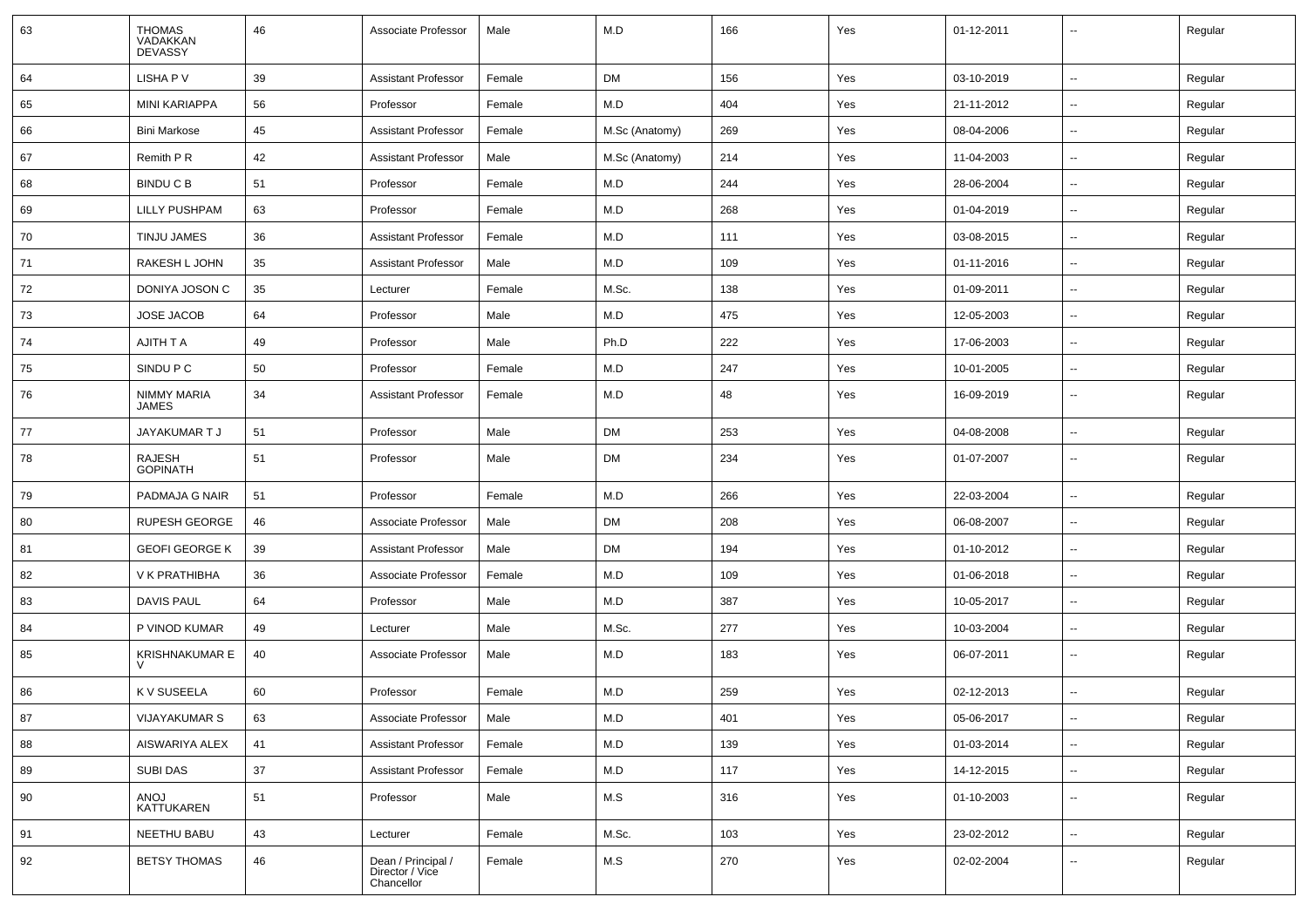| 93  | JOHN GEORGE T                  | 66 | Associate Professor        | Male   | M.D         | 232 | Yes | 18-06-2005 | $\overline{\phantom{a}}$ | Regular |
|-----|--------------------------------|----|----------------------------|--------|-------------|-----|-----|------------|--------------------------|---------|
| 94  | PRAMEELA<br><b>MENON</b>       | 43 | Professor                  | Female | M.S         | 197 | Yes | 03-05-2010 | $\overline{\phantom{a}}$ | Regular |
| 95  | KRISHNADAS<br><b>MENON V T</b> | 55 | <b>Assistant Professor</b> | Male   | M.D         | 166 | Yes | 01-01-2011 | ⊷.                       | Regular |
| 96  | AMMULU S                       | 51 | <b>Assistant Professor</b> | Female | M.S         | 148 | Yes | 17-04-2015 | ⊷.                       | Regular |
| 97  | <b>SRUTHIMV</b>                | 35 | <b>Assistant Professor</b> | Female | M.D         | 112 | Yes | 13-09-2017 | $\overline{\phantom{a}}$ | Regular |
| 98  | <b>JOSE VINCENT</b>            | 33 | <b>Assistant Professor</b> | Male   | M.D         | 93  | Yes | 12-06-2019 | --                       | Regular |
| 99  | JOSEPH T JOHN                  | 67 | Professor                  | Male   | M.D         | 452 | Yes | 01-04-2007 | н.                       | Regular |
| 100 | <b>THOMAS</b><br>ZACHAIRAH     | 66 | <b>Assistant Professor</b> | Male   | M.D         | 94  | Yes | 01-06-2016 | ⊷.                       | Regular |
| 101 | C R SAJU                       | 58 | Professor                  | Male   | M.D         | 239 | Yes | 15-01-2009 | $\overline{\phantom{a}}$ | Regular |
| 102 | PATEL SARA<br>ABDUL AZIZ       | 42 | Other                      | Female | <b>DGO</b>  | 124 | Yes | 15-12-2014 | $\overline{\phantom{a}}$ | Regular |
| 103 | T P ANTONY                     | 71 | Professor                  | Male   | M.D         | 565 | Yes | 08-05-2006 | $\overline{\phantom{a}}$ | Regular |
| 104 | <b>GEORGE G</b>                | 66 | Professor                  | Male   | M.D         | 443 | Yes | 11-05-2007 | ⊷.                       | Regular |
| 105 | S NARAYANAN<br><b>POTTY</b>    | 59 | Professor                  | Male   | M.D         | 384 | Yes | 04-07-2005 | --                       | Regular |
| 106 | <b>GEETHA</b><br>PANICKER      | 52 | Associate Professor        | Female | M.D         | 212 | Yes | 12-01-2012 | $\overline{\phantom{a}}$ | Regular |
| 107 | <b>ALVIN TREASA</b><br>GEORGE  | 41 | Associate Professor        | Female | M.D         | 217 | Yes | 01-10-2009 | $\overline{\phantom{a}}$ | Regular |
| 108 | <b>JOE JACOB</b>               | 51 | <b>Assistant Professor</b> | Male   | <b>DM</b>   | 198 | Yes | 02-05-2012 | $\overline{\phantom{a}}$ | Regular |
| 109 | RAGHUNATH M                    | 43 | <b>Assistant Professor</b> | Male   | <b>DM</b>   | 153 | Yes | 19-08-2013 | --                       | Regular |
| 110 | EDWIN J GEORGE                 | 36 | <b>Assistant Professor</b> | Male   | M.D         | 133 | Yes | 11-08-2014 | --                       | Regular |
| 111 | ANISH S                        | 35 | <b>Assistant Professor</b> | Male   | M.D         | 52  | Yes | 05-07-2018 | --                       | Regular |
| 112 | PAVANAN K                      | 60 | Other                      | Male   | <b>MBBS</b> | 198 | Yes | 01-01-1996 | ⊷.                       | Regular |
| 113 | SHINY JOHN                     | 48 | Professor                  | Female | M.D         | 219 | Yes | 09-07-2007 | ⊷.                       | Regular |
| 114 | ANU MARY MANI                  | 37 | Associate Professor        | Female | M.D         | 114 | Yes | 01-03-2017 | --                       | Regular |
| 115 | <b>JERY ANTONY</b>             | 31 | Other                      | Male   | M.D         | 89  | Yes | 04-06-2018 | -−                       | Regular |
| 116 | SEBASTIAN<br>CRITON V J        | 65 | Professor                  | Male   | M.D         | 425 | Yes | 20-06-2005 |                          | Regular |
| 117 | ABEL FRANCIS                   | 57 | Associate Professor        | Male   | M.D         | 209 | Yes | 20-06-2005 | н.                       | Regular |
| 118 | MOHAMED<br>NAZEER K V          | 55 | <b>Assistant Professor</b> | Male   | M.D         | 145 | Yes | 02-04-2012 | н.                       | Regular |
| 119 | ANITTA SHOJAN                  | 52 | <b>Assistant Professor</b> | Female | <b>DDVL</b> | 208 | Yes | 20-06-2005 | ш.                       | Regular |
| 120 | RASHMI MARY<br>PHILIP          | 47 | Other                      | Female | <b>DDVL</b> | 180 | Yes | 26-06-2006 | $\overline{\phantom{a}}$ | Regular |
| 121 | ROSHAN MARY<br>GEORGE          | 32 | Other                      | Female | M.D         | 76  | Yes | 23-07-2019 | $\sim$                   | Regular |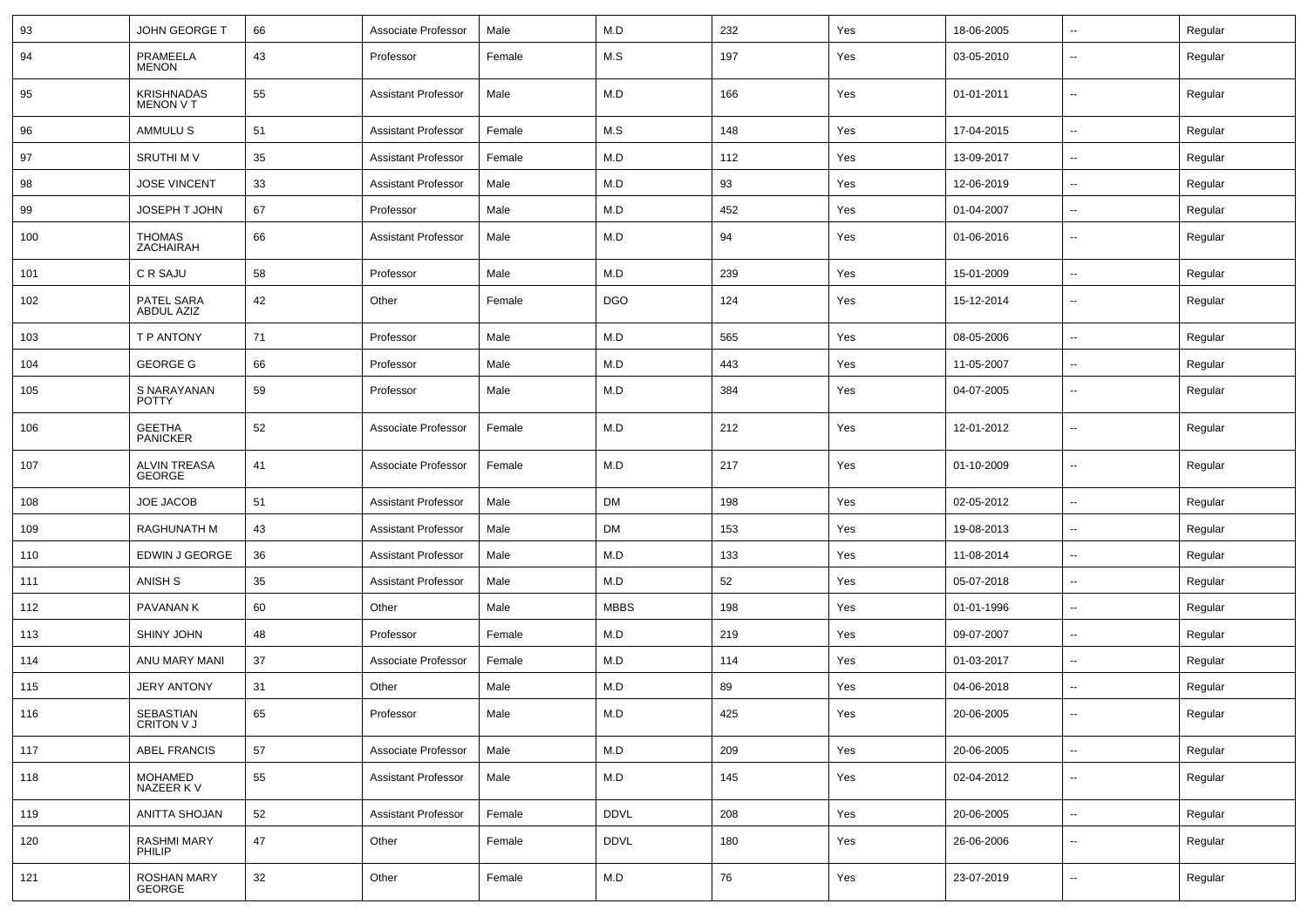| 122 | K JAYAKRISHNAN                    | 66              | Professor                  | Male   | M.Ch(Chirurgiae) | 256    | Yes | 28-10-2005 | $\sim$                   | Regular |
|-----|-----------------------------------|-----------------|----------------------------|--------|------------------|--------|-----|------------|--------------------------|---------|
| 123 | JOBIN JOSE M                      | 36              | <b>Assistant Professor</b> | Male   | M.D              | 111    | Yes | 01-06-2018 | ⊷.                       | Regular |
| 124 | <b>NISHANTH MENON</b><br>N        | 35              | <b>Assistant Professor</b> | Male   | M.D              | 100    | Yes | 25-07-2018 | ⊷.                       | Regular |
| 125 | FRED JOHN                         | 32              | Other                      | Male   | M.D              | 77     | Yes | 01-07-2019 | $\sim$                   | Regular |
| 126 | <b>DOMINIC K</b><br><b>PUTHUR</b> | 65              | Professor                  | Male   | M.S              | 232    | Yes | 09-05-1988 | --                       | Regular |
| 127 | SUDHEER U                         | 43              | Professor                  | Male   | M.S              | 183    | Yes | 14-08-2008 | $\overline{\phantom{a}}$ | Regular |
| 128 | <b>KISHORE P</b>                  | 41              | Associate Professor        | Male   | M.S              | 205    | Yes | 01-02-2010 | н.                       | Regular |
| 129 | <b>DIJOE DAVIS</b>                | 38              | Associate Professor        | Male   | M.S              | 124    | Yes | 06-09-2012 | $\sim$                   | Regular |
| 130 | SCOTT CHACKO<br><b>JOHN</b>       | 45              | Other                      | Male   | D.Ortho          | 206    | Yes | 17-09-2007 | ⊷.                       | Regular |
| 131 | <b>LEO FRANCIS</b>                | 33              | <b>Assistant Professor</b> | Male   | M.S              | 89     | Yes | 23-07-2018 | $\sim$                   | Regular |
| 132 | <b>JOY AUGUSTINE</b>              | 66              | Professor                  | Male   | M.D              | 411    | Yes | 02-05-2015 | ⊷.                       | Regular |
| 133 | VIJAYALAKSHMI<br><b>NAIR</b>      | 69              | Professor                  | Female | M.D              | 376    | Yes | 07-05-2008 | ⊷.                       | Regular |
| 134 | SARAMMA KU                        | 69              | Professor                  | Female | M.D              | 381    | Yes | 01-04-2014 | $\sim$                   | Regular |
| 135 | SAVITHRI M C                      | 56              | Professor                  | Female | M.D              | 213    | Yes | 01-04-2010 | -−                       | Regular |
| 136 | <b>DEEPTI</b><br>RAMAKRISHNAN     | 48              | Professor                  | Female | M.D              | 240    | Yes | 21-10-2013 | н.                       | Regular |
| 137 | LEKHA K NAIR                      | 45              | Associate Professor        | Female | M.D              | 211    | Yes | 17-06-2015 | н.                       | Regular |
| 138 | USHA MARY<br>ABRAHAM              | 47              | Associate Professor        | Female | M.D              | 148    | Yes | 09-07-2012 | $\overline{\phantom{a}}$ | Regular |
| 139 | DIVYA S                           | 40              | Associate Professor        | Female | M.D              | 144    | Yes | 04-12-2013 | $\sim$                   | Regular |
| 140 | SREEJA RAJU                       | 35              | <b>Assistant Professor</b> | Female | M.D              | 123    | Yes | 04-08-2014 | ⊷.                       | Regular |
| 141 | C G GEETHA                        | 34              | <b>Assistant Professor</b> | Female | M.D              | 63     | Yes | 16-08-2017 | ⊷.                       | Regular |
| 142 | <b>ANIYA ANTONY</b>               | 32              | <b>Assistant Professor</b> | Female | M.D              | 61     | Yes | 02-11-2017 | --                       | Regular |
| 143 | <b>BIBY SUSAN ABE</b>             | 48              | Other                      | Female | <b>DCP</b>       | 218    | Yes | 22-07-2009 | $\overline{\phantom{a}}$ | Regular |
| 144 | ATHIRA<br>RAMACHANDRAN            | 27              | Other                      | Female | <b>MBBS</b>      | 49     | Yes | 05-10-2018 | --                       | Regular |
| 145 | JEAN JOSEPH                       | 28              | Other                      | Female | MBBS             | $41\,$ | Yes | 30-04-2019 | --                       | Regular |
| 146 | CYRIN ANNIE<br>CYRIAC             | 30 <sup>°</sup> | Other                      | Female | MD(AM)           | 65     | Yes | 25-05-2017 | $\overline{\phantom{a}}$ | Regular |
| 147 | LAKSHMI NAMBIAR                   | 32              | Other                      | Female | M.S              | 24     | Yes | 10-02-2020 | $\sim$                   | Regular |
| 148 | MERLY MV                          | 52              | <b>Assistant Professor</b> | Female | MD(AM)           | 134    | Yes | 01-06-2020 | $\overline{\phantom{a}}$ | Regular |
| 149 | MARIDAS TOM<br><b>THOMAS</b>      | 32              | Other                      | Male   | MD(AM)           | 24     | Yes | 15-01-2020 | $\sim$                   | Regular |
| 150 | <b>NAVEEN THOMAS</b>              | 31              | Other                      | Male   | MD(AM)           | 26     | Yes | 08-01-2020 | $\sim$                   | Regular |
| 151 | ARUN N A                          | 33              | Other                      | Male   | MD(AM)           | 60     | Yes | 16-07-2018 | щ.                       | Regular |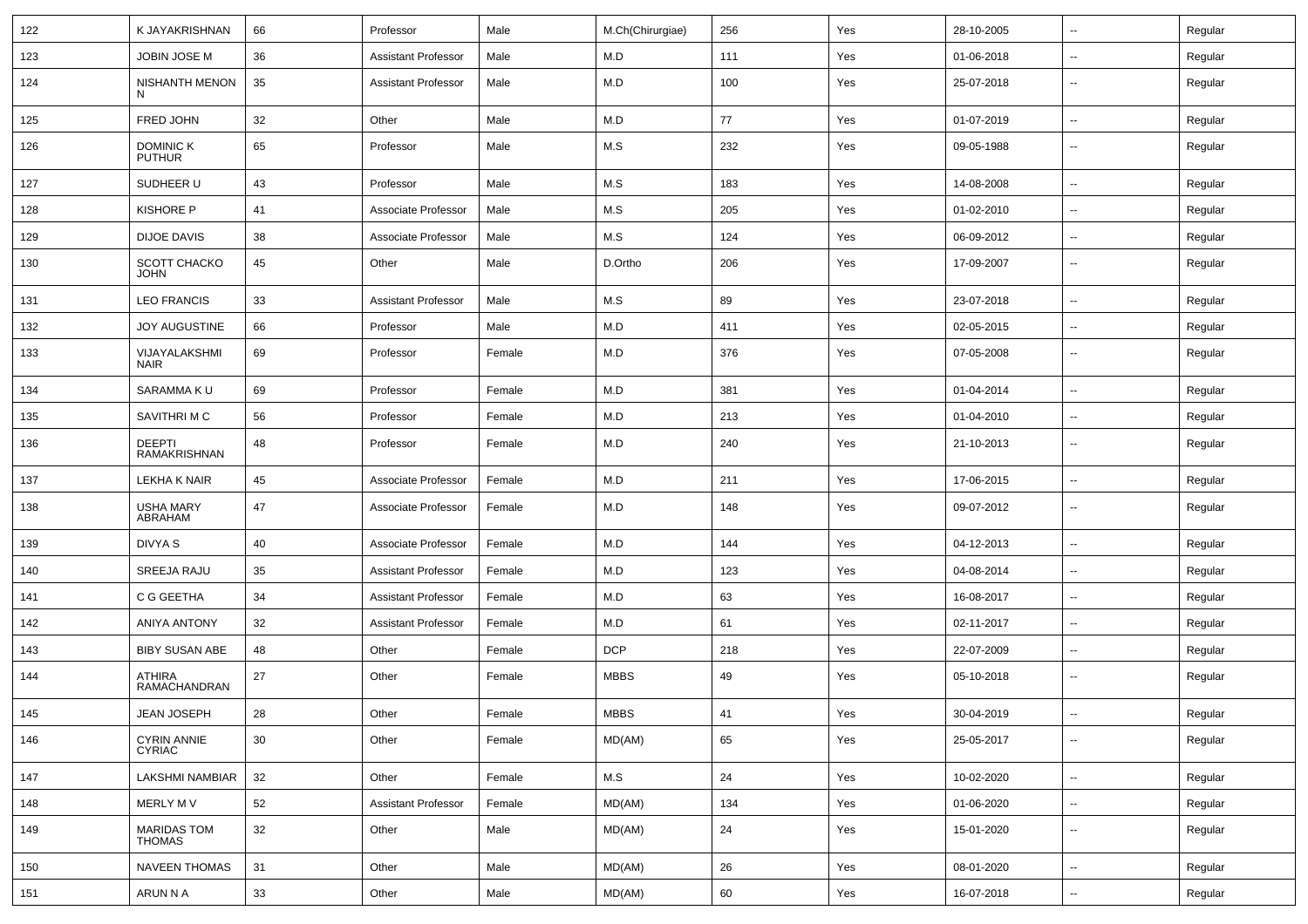| 152 | ANILA A P                           | 41              | Other                      | Female | M.D         | 64  | Yes | 05-04-2017 | $\overline{\phantom{a}}$ | Regular |
|-----|-------------------------------------|-----------------|----------------------------|--------|-------------|-----|-----|------------|--------------------------|---------|
| 153 | S MONICA DIANA                      | 36              | Associate Professor        | Female | M.D         | 128 | Yes | 02-12-2019 | $\sim$                   | Regular |
| 154 | NUVEEN A K                          | 35              | <b>Assistant Professor</b> | Male   | M.D         | 56  | Yes | 01-10-2019 | --                       | Regular |
| 155 | DAYANA ANTONY                       | 37              | Other                      | Female | M.S         | 28  | Yes | 25-11-2019 | $\overline{\phantom{a}}$ | Regular |
| 156 | JITHA S                             | 39              | <b>Assistant Professor</b> | Female | <b>DNB</b>  | 28  | Yes | 03-06-2020 | $\overline{\phantom{a}}$ | Regular |
| 157 | Gladson C J                         | 31              | Reader                     | Male   | M.D         | 66  | Yes | 06-07-2020 | $\overline{\phantom{a}}$ | Regular |
| 158 | <b>NANDITHA</b><br><b>RAMSINGH</b>  | 33              | Other                      | Female | <b>MBBS</b> | 73  | Yes | 10-05-2018 | ⊷.                       | Regular |
| 159 | SUNIL KUMAR K A                     | 31              | Other                      | Male   | <b>MBBS</b> | 54  | Yes | 10-05-2018 | $\sim$                   | Regular |
| 160 | <b>LINTO ANTO</b><br><b>ALAPATT</b> | 33              | Other                      | Male   | <b>MBBS</b> | 56  | Yes | 10-05-2018 | ⊷.                       | Regular |
| 161 | TONY JOSE                           | 32              | Other                      | Male   | <b>MBBS</b> | 55  | Yes | 11-05-2018 | ⊷.                       | Regular |
| 162 | ACHU S                              | 29              | Other                      | Female | <b>MBBS</b> | 43  | Yes | 12-04-2019 | ⊷.                       | Regular |
| 163 | MEGHA C                             | 30              | Other                      | Female | <b>MBBS</b> | 43  | Yes | 02-05-2019 | ⊷.                       | Regular |
| 164 | ANITHA WILSON                       | 32              | Other                      | Female | <b>MBBS</b> | 44  | Yes | 11-04-2019 | --                       | Regular |
| 165 | ANIL A                              | 29              | Other                      | Male   | <b>MBBS</b> | 38  | Yes | 30-04-2019 | --                       | Regular |
| 166 | ANNA SUSAN<br>PAUL                  | 28              | Other                      | Female | <b>MBBS</b> | 38  | Yes | 09-04-2019 | ⊷.                       | Regular |
| 167 | DALIA D S                           | 33              | Other                      | Female | <b>MBBS</b> | 37  | Yes | 02-05-2019 | $\sim$                   | Regular |
| 168 | AMITHRAJ                            | 28              | Other                      | Male   | <b>MBBS</b> | 37  | Yes | 27-04-2019 | ⊷.                       | Regular |
| 169 | ANJALI C R                          | 27              | Other                      | Female | <b>MBBS</b> | 36  | Yes | 12-04-2019 | --                       | Regular |
| 170 | ANJALI ROSE<br><b>JOSE</b>          | 29              | Other                      | Female | <b>MBBS</b> | 38  | Yes | 11-04-2019 | $\overline{\phantom{a}}$ | Regular |
| 171 | <b>SRUTHI MOHANAN</b>               | 27              | Other                      | Female | <b>MBBS</b> | 38  | Yes | 30-04-2019 | ⊷.                       | Regular |
| 172 | TWASEEM P M                         | 27              | Other                      | Female | <b>MBBS</b> | 43  | Yes | 11-04-2019 | $\overline{\phantom{a}}$ | Regular |
| 173 | <b>GOPIKA P MOHAN</b>               | 28              | Other                      | Female | <b>MBBS</b> | 41  | Yes | 02-05-2019 | -−                       | Regular |
| 174 | <b>I HENSON HENRY</b>               | 32              | Other                      | Male   | <b>MBBS</b> | 41  | Yes | 30-04-2019 | ⊷.                       | Regular |
| 175 | RICHIN VARGHESE<br><b>BABU</b>      | 29              | Other                      | Male   | <b>MBBS</b> | 42  | Yes | 11-04-2019 | ⊷.                       | Regular |
| 176 | SHILPA A                            | 28              | Other                      | Female | <b>MBBS</b> | 42  | Yes | 10-04-2019 | $\sim$                   | Regular |
| 177 | ANTONY JOSE                         | 30 <sup>°</sup> | Other                      | Male   | <b>MBBS</b> | 44  | Yes | 09-04-2019 | $\sim$                   | Regular |
| 178 | NAVANEETH<br>RANJITH                | 28              | Other                      | Male   | <b>MBBS</b> | 44  | Yes | 30-04-2019 | $\sim$                   | Regular |
| 179 | SOPHY STEEPHAN                      | 29              | Other                      | Female | <b>MBBS</b> | 44  | Yes | 02-05-2019 | $\sim$                   | Regular |
| 180 | NIDHILA K                           | 29              | Other                      | Female | <b>MBBS</b> | 32  | Yes | 02-05-2019 | $\sim$                   | Regular |
| 181 | <b>VAISNA GOPI</b>                  | 26              | Other                      | Female | <b>MBBS</b> | 43  | Yes | 12-04-2019 | ⊷.                       | Regular |
| 182 | <b>ASHWIN ROBY</b>                  | 27              | Other                      | Male   | <b>MBBS</b> | 42  | Yes | 02-05-2019 | н.                       | Regular |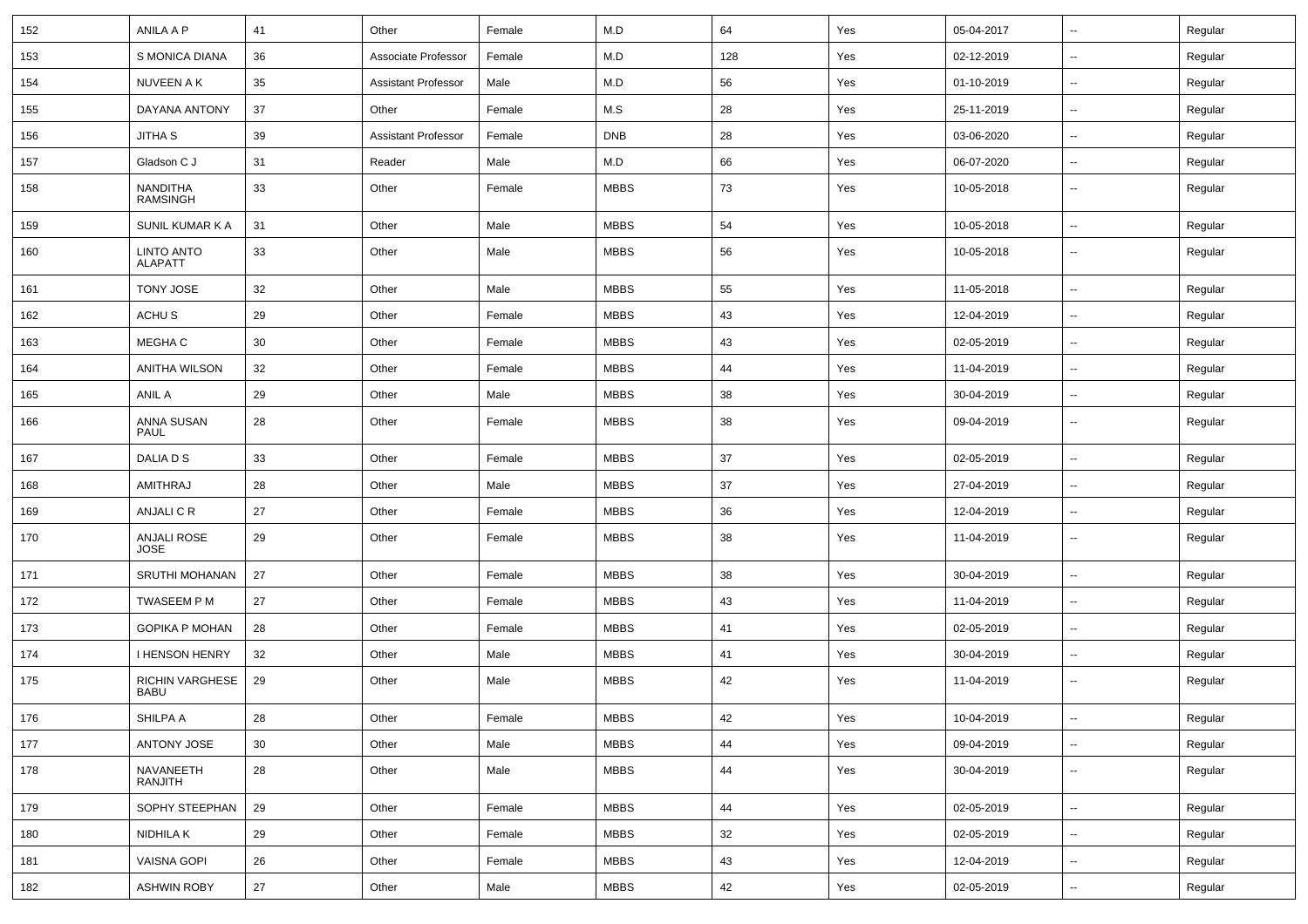| 183 | <b>MATHEWS</b><br><b>STEPHAN</b>                  | 29              | Other                      | Male   | <b>MBBS</b>             | 42 | Yes | 30-04-2019 | $\overline{\phantom{a}}$ | Regular |
|-----|---------------------------------------------------|-----------------|----------------------------|--------|-------------------------|----|-----|------------|--------------------------|---------|
| 184 | AFRA JOHN                                         | 28              | Other                      | Female | <b>MBBS</b>             | 43 | Yes | 11-04-2019 | $\sim$                   | Regular |
| 185 | ANU DAVID                                         | 27              | Other                      | Female | <b>MBBS</b>             | 42 | Yes | 02-05-2019 | $\overline{\phantom{a}}$ | Regular |
| 186 | LINDA JACOB                                       | 29              | Other                      | Female | <b>MBBS</b>             | 42 | Yes | 02-05-2019 | $\mathbf{u}$             | Regular |
| 187 | PRIYA <sub>S</sub><br><b>THOTTUKADAVIL</b>        | 32              | Other                      | Female | <b>MBBS</b>             | 42 | Yes | 03-05-2019 | $\overline{\phantom{a}}$ | Regular |
| 188 | <b>MOHAMED</b><br>RABEEH                          | 28              | Other                      | Male   | <b>MBBS</b>             | 43 | Yes | 30-04-2019 | $\overline{\phantom{a}}$ | Regular |
| 189 | CHARUTHA P<br><b>ULLAS</b>                        | 30              | Other                      | Female | <b>MBBS</b>             | 42 | Yes | 03-05-2019 | $\overline{\phantom{a}}$ | Regular |
| 190 | MINU ROSE<br><b>THOMAS</b>                        | 30              | Other                      | Female | <b>MBBS</b>             | 42 | Yes | 06-05-2019 | $\overline{\phantom{a}}$ | Regular |
| 191 | NEERAJA SURESH                                    | 30              | Other                      | Female | <b>MBBS</b>             | 42 | Yes | 03-05-2019 | $\overline{\phantom{a}}$ | Regular |
| 192 | NITYA U S                                         | 29              | Other                      | Female | <b>MBBS</b>             | 42 | Yes | 30-04-2019 | $\mathbf{u}$             | Regular |
| 193 | ADYA B G                                          | 31              | Other                      | Female | <b>MBBS</b>             | 43 | Yes | 06-05-2019 | $\mathbf{u}$             | Regular |
| 194 | ANUBHA MARY<br>KODENKANDATH                       | 29              | Other                      | Female | <b>MBBS</b>             | 43 | Yes | 02-05-2019 | $\overline{\phantom{a}}$ | Regular |
| 195 | <b>KRISHNA KL</b>                                 | 29              | Other                      | Female | <b>MBBS</b>             | 12 | Yes | 10-07-2020 | $\sim$                   | Other   |
| 196 | NAZMY ABDUL<br>LATHEEF                            | 37              | Other                      | Male   | M.D                     | 24 | Yes | 26-08-2019 | $\sim$                   | Other   |
| 197 | SAURABH KUMAR<br><b>MALL</b>                      | 33              | Other                      | Male   | <b>DNB</b>              | 47 | Yes | 24-08-2019 | $\overline{\phantom{a}}$ | Regular |
| 198 | <b>GAURAV PANDEY</b>                              | 38              | Other                      | Male   | M.D                     | 24 | Yes | 22-08-2019 | --                       | Other   |
| 199 | <b>PATEL</b><br>NIKHILKUMAR<br><b>PRADIPKUMAR</b> | 30              | Other                      | Male   | M.D                     | 24 | Yes | 23-08-2019 | --                       | Other   |
| 200 | Gladson C J                                       | 31              | Other                      | Male   | M.D                     | 36 | Yes | 06-07-2020 | --                       | Regular |
| 201 | PRAVEEN<br>RAVISHANKARAN                          | 38              | <b>Assistant Professor</b> | Male   | M.Ch(Chirurgiae)        | 38 | Yes | 15-07-2020 | --                       | Regular |
| 202 | SUNU LAZAR<br><b>CYRIAC</b>                       | 45              | <b>Assistant Professor</b> | Male   | <b>DM</b>               | 50 | Yes | 12-08-2020 | $\mathbf{u}$             | Regular |
| 203 | SREERAJ V                                         | 37              | <b>Assistant Professor</b> | Male   | <b>DM</b>               | 42 | Yes | 19-08-2020 | --                       | Regular |
| 204 | <b>VINITHA MARY</b><br>JOY                        | 32              | Other                      | Female | $\mathsf{M}.\mathsf{D}$ | 53 | Yes | 15-09-2020 | $\overline{\phantom{a}}$ | Regular |
| 205 | <b>SUSAN THOMAS</b>                               | 29              | Other                      | Female | ${\sf M.D}$             | 52 | Yes | 08-10-2020 | $\sim$                   | Regular |
| 206 | AJITH JOHN K                                      | 30 <sup>°</sup> | Other                      | Male   | M.S                     | 51 | Yes | 02-11-2020 | $\sim$                   | Regular |
| 207 | GEETHALAKSHMI                                     | 31              | <b>Assistant Professor</b> | Female | M.D                     | 60 | Yes | 02-02-2021 | $\sim$                   | Regular |
| 208 | ARUN K PRAKASH                                    | 36              | <b>Assistant Professor</b> | Male   | M.D                     | 92 | Yes | 04-02-2021 | $\omega_{\rm m}$         | Regular |
| 209 | JEETHISH<br>MATHEW                                | 34              | Other                      | Male   | ${\sf M.D}$             | 64 | Yes | 15-03-2021 | $\sim$                   | Regular |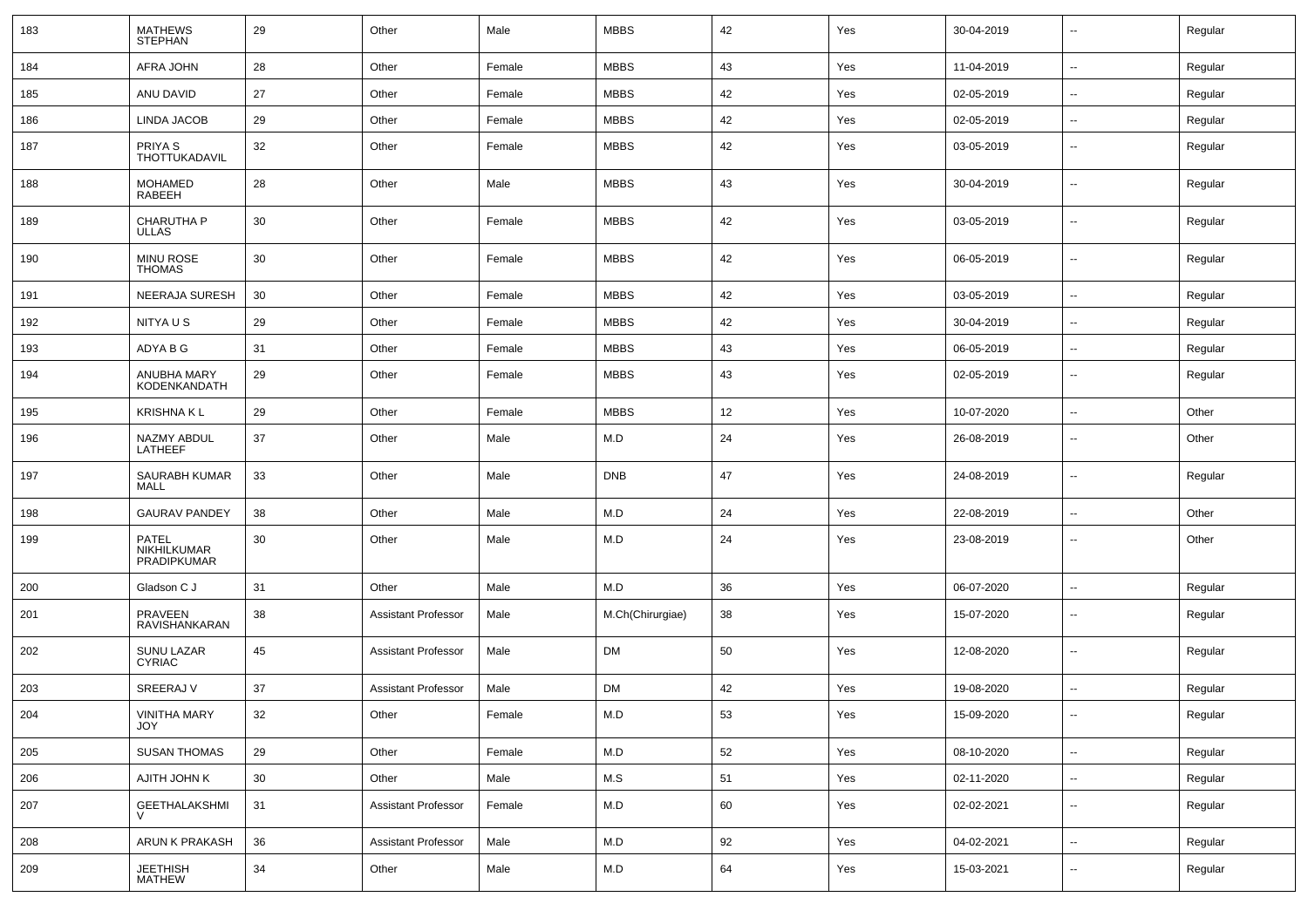| 210 | RESHMA SUSAN<br><b>MATHEW</b>                      | 31 | Other                      | Female | M.D         | 66  | Yes | 15-03-2021 | ⊷.                       | Regular |
|-----|----------------------------------------------------|----|----------------------------|--------|-------------|-----|-----|------------|--------------------------|---------|
| 211 | STERLY JOY                                         | 26 | Other                      | Female | <b>MBBS</b> | 11  | Yes | 23-03-2021 | ⊷.                       | Regular |
| 212 | <b>ASHA MARY</b><br><b>THOMAS</b>                  | 33 | <b>Assistant Professor</b> | Female | M.S         | 58  | Yes | 05-04-2021 | ⊷.                       | Regular |
| 213 | <b>INDU JACOB</b>                                  | 32 | Other                      | Female | M.D         | 70  | Yes | 05-04-2021 | $\overline{\phantom{a}}$ | Regular |
| 214 | RAJKRISHNA B                                       | 36 | <b>Assistant Professor</b> | Male   | MD(AM)      | 102 | Yes | 15-04-2021 | ⊷.                       | Regular |
| 215 | SHILMA K                                           | 26 | Other                      | Female | <b>MBBS</b> | 12  | Yes | 16-07-2020 | $\overline{\phantom{a}}$ | Regular |
| 216 | <b>KEERTHY JEROME</b>                              | 27 | Other                      | Female | <b>MBBS</b> | 12  | Yes | 16-07-2020 | -−                       | Regular |
| 217 | SHINUMON K S                                       | 40 | Other                      | Male   | <b>MBBS</b> | 12  | Yes | 16-07-2021 | $\overline{\phantom{a}}$ | Regular |
| 218 | <b>KISHORE</b><br>SRINIVAS                         | 36 | Other                      | Male   | <b>MBBS</b> | 12  | Yes | 16-07-2020 | $\overline{\phantom{a}}$ | Other   |
| 219 | <b>SRUTHI</b><br><b>SUGATHAN</b>                   | 31 | Other                      | Female | <b>MBBS</b> | 12  | Yes | 16-07-2020 | ⊷.                       | Other   |
| 220 | NITHYA M C                                         | 27 | Other                      | Female | <b>MBBS</b> | 12  | Yes | 16-07-2020 | $\overline{\phantom{a}}$ | Other   |
| 221 | MEERA<br>VARGHESE                                  | 30 | Other                      | Female | <b>MBBS</b> | 12  | Yes | 16-07-2020 | ⊷.                       | Other   |
| 222 | TEENU S R                                          | 31 | Other                      | Female | <b>MBBS</b> | 12  | Yes | 16-07-2020 | $\overline{\phantom{a}}$ | Other   |
| 223 | ANJALA P<br>THANKACHAN                             | 28 | Other                      | Female | <b>MBBS</b> | 12  | Yes | 16-07-2020 | $\overline{\phantom{a}}$ | Other   |
| 224 | MEEKHA CIZLY<br><b>JAMES</b>                       | 26 | Other                      | Female | <b>MBBS</b> | 12  | Yes | 16-07-2020 | ⊷.                       | Other   |
| 225 | <b>MEGHA MERRY</b><br><b>ALEX</b>                  | 27 | Other                      | Female | <b>MBBS</b> | 12  | Yes | 16-07-2020 | $\overline{\phantom{a}}$ | Other   |
| 226 | JERIN MIRIAM<br><b>JOHNSON</b>                     | 27 | Other                      | Female | MBA         | 12  | Yes | 16-07-2020 | $\overline{\phantom{a}}$ | Other   |
| 227 | VYSAKH R VIJAY                                     | 28 | Other                      | Male   | <b>MBBS</b> | 12  | Yes | 16-07-2020 | ⊷.                       | Other   |
| 228 | <b>MERLIN</b><br><b>ELIZABETH</b><br><b>THOMAS</b> | 26 | Other                      | Female | <b>MBBS</b> | 12  | Yes | 16-07-2020 | $\overline{\phantom{a}}$ | Other   |
| 229 | V PARVATHY                                         | 27 | Other                      | Female | <b>MBBS</b> | 12  | Yes | 16-07-2020 | $-$                      | Other   |
| 230 | <b>ABHISHEK V</b>                                  | 27 | Other                      | Male   | <b>MBBS</b> | 12  | Yes | 16-07-2020 | --                       | Other   |
| 231 | VISHNUPRIYA A                                      | 26 | Other                      | Female | <b>MBBS</b> | 12  | Yes | 16-07-2020 | --                       | Other   |
| 232 | <b>BIPIN MATHEW</b>                                | 30 | Other                      | Male   | <b>MBBS</b> | 12  | Yes | 16-07-2020 | $\sim$                   | Other   |
| 233 | RUBBAYYA K<br><b>MOHAMMED</b>                      | 31 | Other                      | Female | <b>MBBS</b> | 12  | Yes | 16-07-2020 | $\sim$                   | Other   |
| 234 | SIJIN PREM S                                       | 29 | Other                      | Male   | <b>MBBS</b> | 12  | Yes | 16-07-2020 | $\sim$                   | Other   |
| 235 | MOHAMMED<br><b>ASHRAF M P</b>                      | 29 | Other                      | Male   | <b>MBBS</b> | 12  | Yes | 16-07-2020 | ⊷.                       | Other   |
| 236 | CHITHRA GOVIND                                     | 26 | Other                      | Female | <b>MBBS</b> | 12  | Yes | 16-07-2020 | ⊷.                       | Other   |
| 237 | TINA THOMAS                                        | 26 | Other                      | Female | <b>MBBS</b> | 12  | Yes | 16-07-2020 | $\sim$                   | Other   |